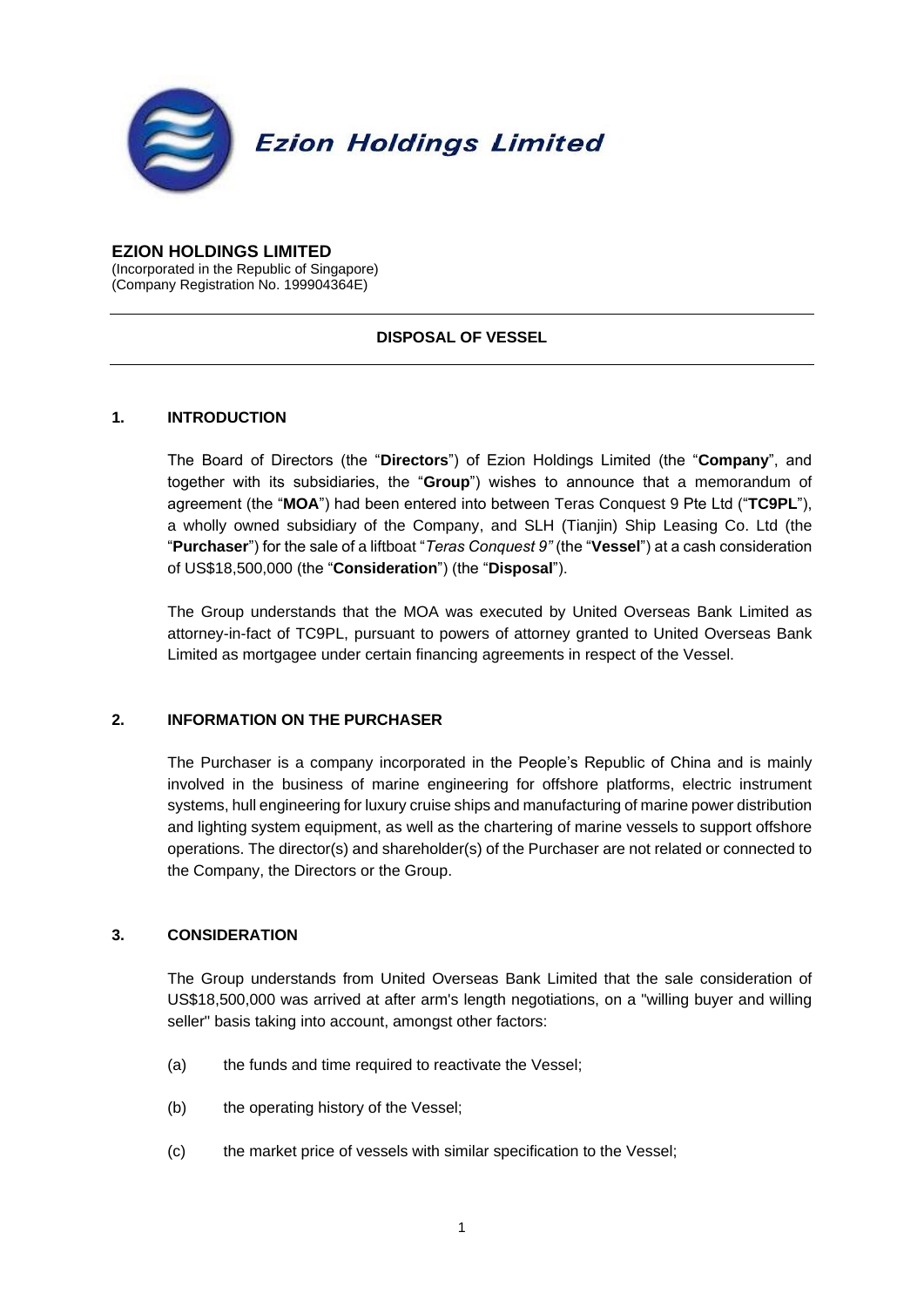- (d) the prospect of hire for the Vessel in the current market conditions; and
- (e) the future burn rates of the Vessel.

## **4. SALIENT TERMS OF THE DISPOSAL AND USE OF PROCEEDS**

A deposit of US\$1,850,000 shall be placed with TC9PL within five (5) banking days upon the execution of the MOA. The balance of Consideration of US\$16,650,000 shall be paid at least five (5) banking days prior to the expected delivery date of the Vessel.

The Consideration received from the Disposal will be utilised to repay the secured bank loans of the Group. The mortgage over the Vessel will be discharged pursuant to the Disposal.

## **5. RATIONALE**

The Disposal will allow the Group to stop the incurrence of further operating costs and liabilities and will also allow the Group to reduce its outstanding liabilities via the partial repayment of the secured bank loans

#### **6. FINANCIAL INFORMATION**

#### **6.1. Share capital**

The Disposal will not have any impact on the issued and paid-up share capital of the Company.

#### **6.2. Net Book Value of the Vessel**

Based on the unaudited financial statements of the Group for the nine months period ended 30 September 2020 (the "**3Q2020 FS**"), the net book value of the Vessel is US\$16,575,000.

#### **6.3. Excess of the Consideration over the book value of the Vessel**

Based on the 3Q2020 FS, the excess of the Consideration over the book value of the Vessel is US\$1,925,000.

#### **6.4. Net losses attributable to the Vessel**

Based on the 3Q2020 FS, the net losses generated for the nine months period ended 30 September 2020 by the Vessel is US\$41,962,000.

#### **6.5. Gain on the Disposal**

The gain estimated to be generated from the Disposal is US\$1,350,000, after considering expected transaction costs, including but not limited to shipbrokers fees, regulatory and compliance costs and fees for legal documentation.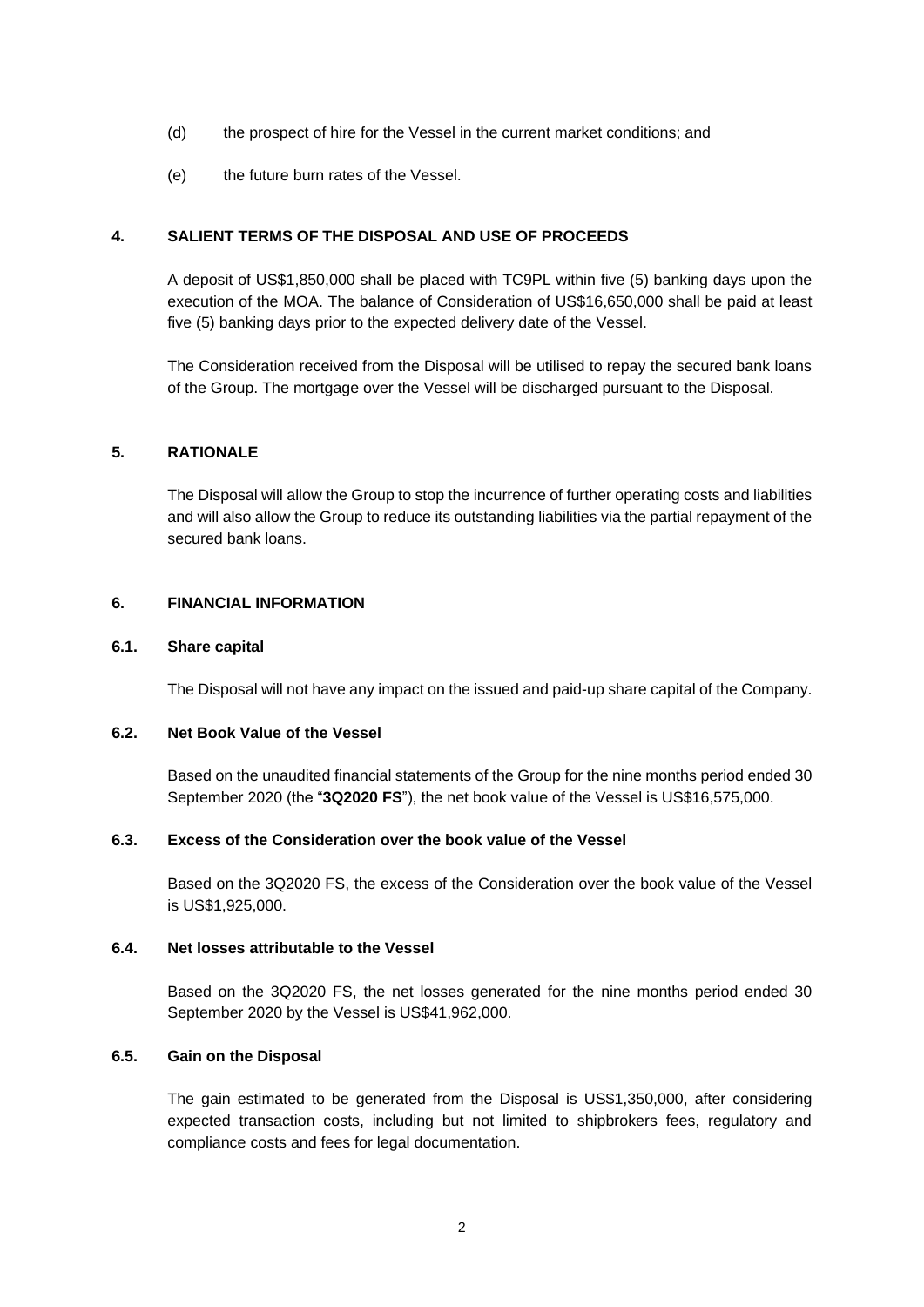## **6.6. Financial effects**

## **(a) Illustrative nature of financial effects**

The financial effects of the Disposal on the net tangible liabilities per share ("**NTL**") and losses per share ("**LPS**") of the Group, prepared on a proforma basis on the audited consolidated financial statements for the year ended 31 December 2019 and on the assumption that the Disposal will result in the proceeds of US\$18,500,000 are set out below. The financial effects are purely for illustrative purposes only and are therefore not necessarily indicative of the actual financial position of the Group after the completion of the Disposal.

# **(b) NTL**

Assuming that the Disposal had been effected on 31 December 2019, the net liabilities per share of the Group as at 31 December 2019 will decrease from US\$23.27 cents to US\$23.24 cents.

# **(c) LPS**

Assuming that the Disposals had been effected on 1 January 2019, the basic earnings per share and diluted earnings per share of the Group for the year ended 31 December 2019 will decrease from a loss per share of US\$16.51 cents to a loss per share of US\$16.47 cents.

# **7. LISTING RULE 1006 RELEVANT FIGURES**

The relative figures for the Disposal computed on the bases set out in Rule 1006 of the Listing Manual of the Singapore Exchange Securities Trading Limited (the "**SGX-ST**") are as follows:

| Rule<br>1006 | <b>Bases of Calculation</b>                                                                                                                                                                       | <b>Relative Figure (%)</b> |
|--------------|---------------------------------------------------------------------------------------------------------------------------------------------------------------------------------------------------|----------------------------|
| (a)          | Net asset value of the assets to be disposed of,<br>compared with the Group's net liability value.                                                                                                | $-1.24\%^{(1)}$            |
| (b)          | Net losses attributable to the assets disposed of,<br>compared with the Group's net loss.                                                                                                         | $9.07\%^{(2)}$             |
| (c)          | Aggregate value of the consideration received,<br>compared with the Company's<br>market<br>capitalization <sup>(3)</sup> based on the total number of issued<br>shares excluding treasury shares. | $15.71\%^{(4)}$            |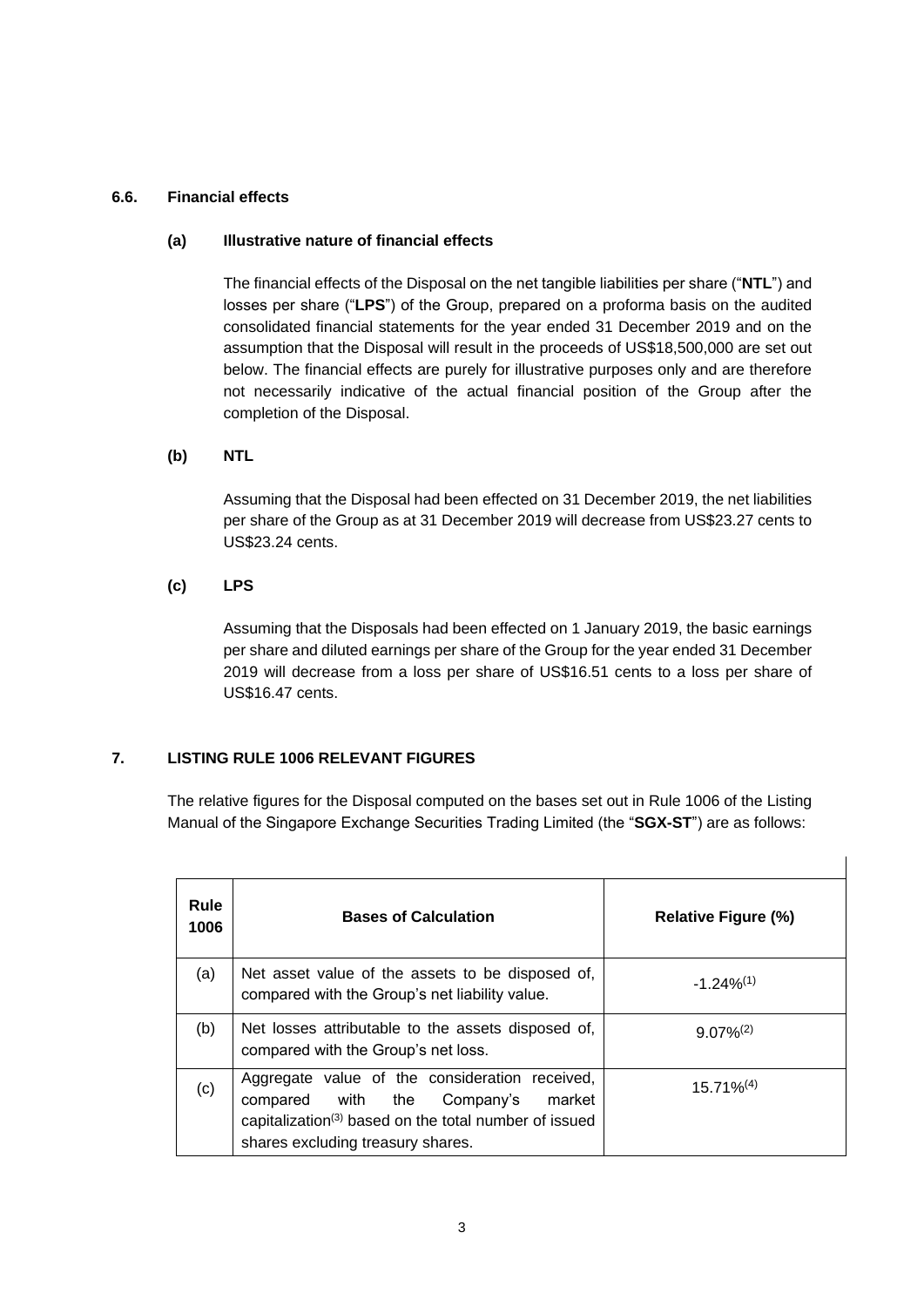| (d) | Number of equity securities issued by the Company<br>as consideration for an acquisition, compared with<br>the number of equity securities previously in issue.                                                                                                                                                             | N.A.(5) |
|-----|-----------------------------------------------------------------------------------------------------------------------------------------------------------------------------------------------------------------------------------------------------------------------------------------------------------------------------|---------|
| (e) | The aggregate volume or amount of proved and<br>probable reserves to be disposed of, compared with<br>the aggregate of the group's proved and probable<br>reserves. This basis is applicable to a disposal of<br>mineral, oil or gas assets by a mineral, oil and gas<br>company, but not to an acquisition of such assets. | N.A.(6) |

#### **Notes:**

- (1) Computed based on the net book value of the Vessel of US\$16,575,000 and net liabilities value of the Group of US\$1,335.5 million, as at 30 September 2020.
- (2) Computed based on the net losses generated by the Vessel of US\$41,962,000 and net losses of the Group of US\$462.6 million, for the nine months period ended 30 September 2020.
- (3) Computed based on the market capitalization of the Company of S\$161,258,268 (US\$117,775,539).
- (4) Computed based on the Consideration to be received of US\$18,500,000.
- (5) No equity securities will be issued by the Company as consideration.
- (6) The Disposal is not of mineral, oil or gas assets by a mineral, oil and gas company.

#### **8. INTERESTS OF DIRECTORS AND CONTROLLING SHAREHOLDERS**

Save for their respective interests arising by way of their directorships and/or shareholdings in the Company, none of the Directors, controlling shareholders or their associates have any interest, direct or indirect, in the Disposal.

## **9. SERVICE CONTRACTS**

No person is proposed to be appointed as a Director of the Company in connection with the Disposal and accordingly, no service contracts in relation thereto will be entered into by the Company.

### **10. DOCUMENTS AVAILABLE FOR INSPECTION**

A copy of the MOA is available for inspection during normal business hours for a period of three (3) months commencing from the date of this announcement at the registered office of the Company at 438B Alexandra Road #05-08 Alexandra Technopark Singapore 119968.

Due to the mandatory safe distancing measures issued by the Singapore Ministry of Health in relation to the COVID-19 outbreak, please contact the Company at [ir@ezionholdings.com](mailto:ir@ezionholdings.com) prior to making any visits to arrange for a suitable time slot for the inspection.